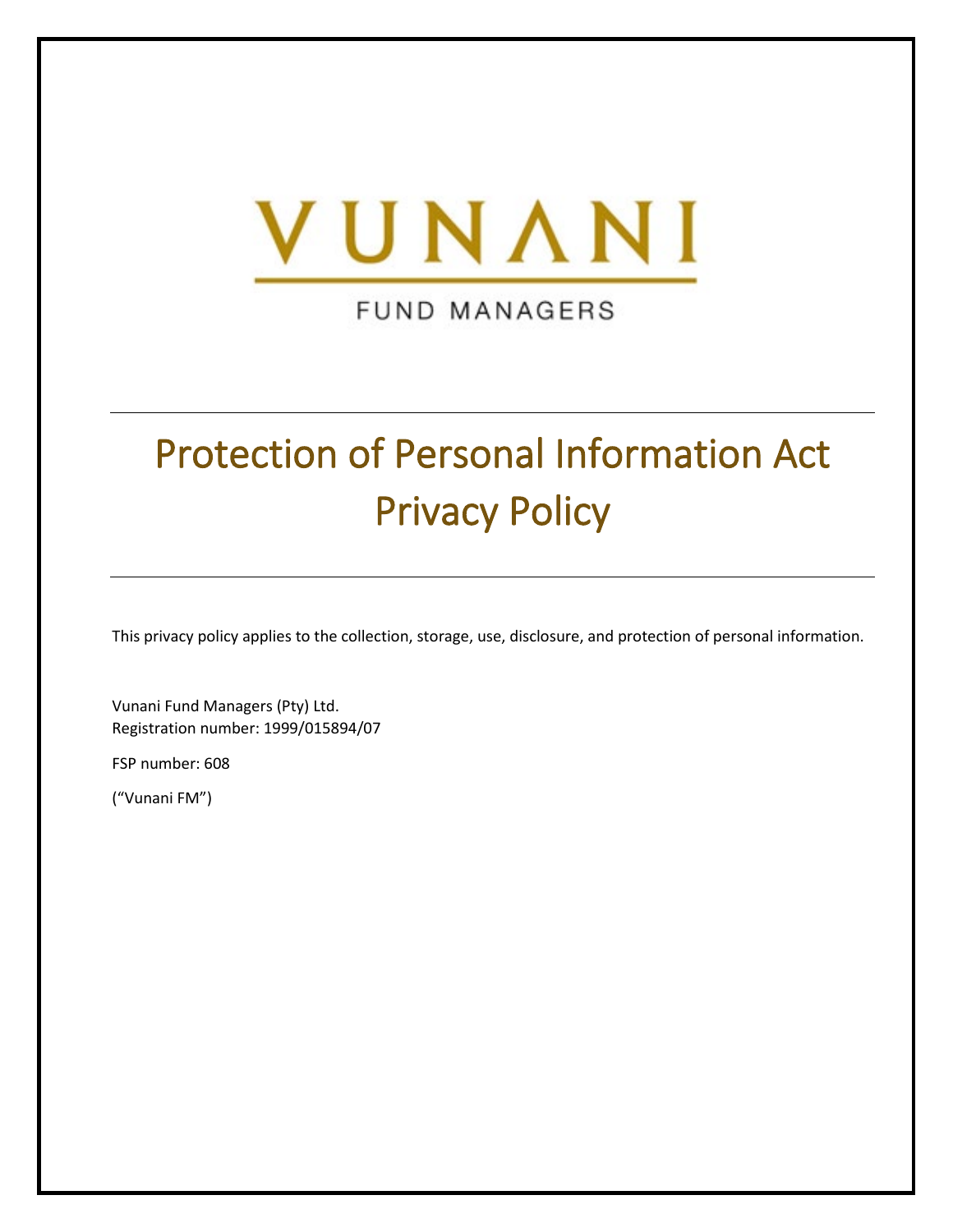## 1 Introduction

The Financial Advisory and Intermediary Services Act provides for the protection of information of clients, and the Protection of Personal Information Act, 2013, hereafter referred to as ("POPIA") provides for 8 data protection principles to apply with to ensure the protection of all personal data that relates to companies, staff, service providers and clients. The Promotion of Access to Information Act, 2 of 2000 ("PAIA") provides for access to such information and in which instances it may be refused.

This policy explains how we collect, store, process / use, disclose and/or share your personal information, and protect information that can be associated with you or another specific natural or juristic person and can be used to identify you or that person.

Vunani Fund Managers (Pty) Ltd ["Vunani FM"] is a registered Financial Services Provider with the Financial Sector Conduct Authority, FSP608. We respect your privacy and the confidentiality of your information. We are committed to protecting our clients, suppliers and employees' personal information and ensuring that all personal information is used appropriately, transparently, securely and in accordance with applicable legislation.

This Policy sets out:

- What information we collect
- How we use your information
- To whom we disclose your information
- How we safeguard your information
- Your rights to access and correction of information
- Retention
- Consent
- Changes to this Notice
- How to contact us

This Privacy Policy and our PAIA manual is available on our website: https://www.vunanifm.co.za/ or a copy can be requested from VFMs Information officer or compliance, under contact details below.

#### **DEFINITIONS:**

- **Information:** means any Data relating to the Data Subject and include reference to personal information.
- **Data Subject:**means the person to whom the personal information relates and can include Clients, potential clients, staff, services providers and/or Company information. "You" / "your" may be applied to all data subjects.
- **Processing:** Any use by any means of a Data Subject's Information.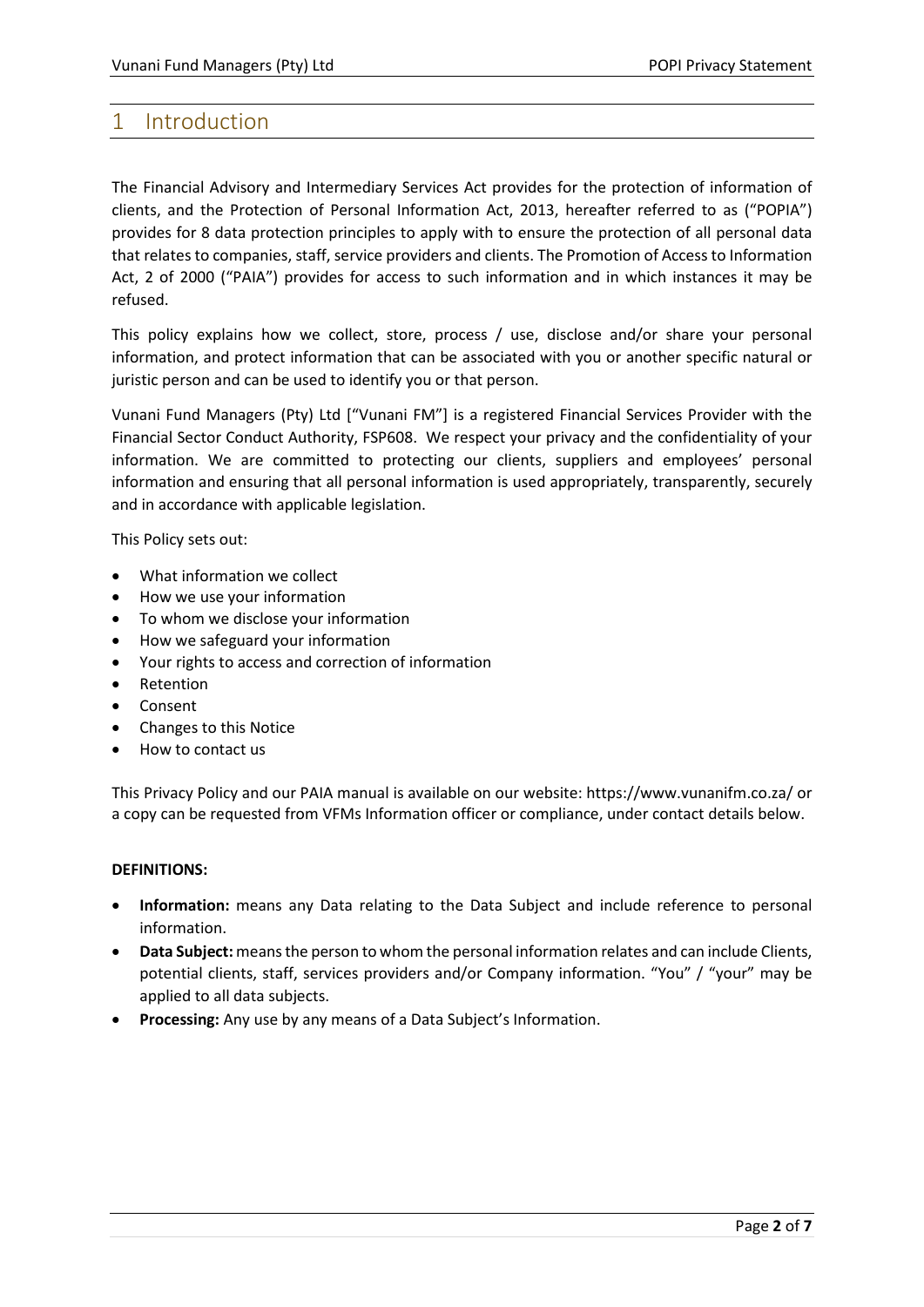# 2 The Information Collected

Vunani FM collects and process data subject's personal information mainly to provide you with access to our services and products, to help us improve our offerings to you and for certain other purposes explained below.

In terms of the law, it is mandatory that we collect information directly from you, the data subject. We may also receive your information through your authorised intermediaries.

The type of information we collect will depend on the purpose for which it is intended. We will only collect information that we need for that purpose. Examples of personal information we collect include, but is not limited to:

- Authorised signatories acting on behalf of clients and ultimate beneficial owners, name, identity number, address, and specimen signatures where required.
- Description of client's business,
- Financial information company banking details,
- Tax numbers, VAT numbers, registration numbers,
- Certificates of incorporation, licence, and registration certificates,
- Contact Information address, phone number/s and email address
- Any other information required by service providers with whom VFM has a business agreement for VFM to open accounts on behalf of our clients.
- We may monitor and record any telephone calls you make to us.

Where possible, we will inform you what information you are required to provide to us and what information is optional.

VFM may collect additional data from publicly available domains to verify data subject data including but not limited to websites, company directories, publicly available government lists, search engines and similar technology.

Our website does not store usage information or make sue of "cookies".

## 3 How we use your information

Section 9 of POPIA states that "Personal Information may only be processed if, given the purpose for which it is processed, it is accurate, complete, relevant and not excessive."

Vunani FM will use data subject personal information only for the purposes for which it was collected or agreed with you, for example:

- Rendering of financial services (including the rendering of advice or intermediary services) and administrative service, to data subjects
- Improving services and product offerings to data subjects
- Providing information and resources most relevant and helpful to data subjects
- To confirm and verify data subject's identity.
- Ensuring compliance with legislation that required specific information to be collected.
- For the detection and prevention of fraud, crime, money laundering or other malpractice.
- To conduct market or customer satisfaction research or for statistical analysis.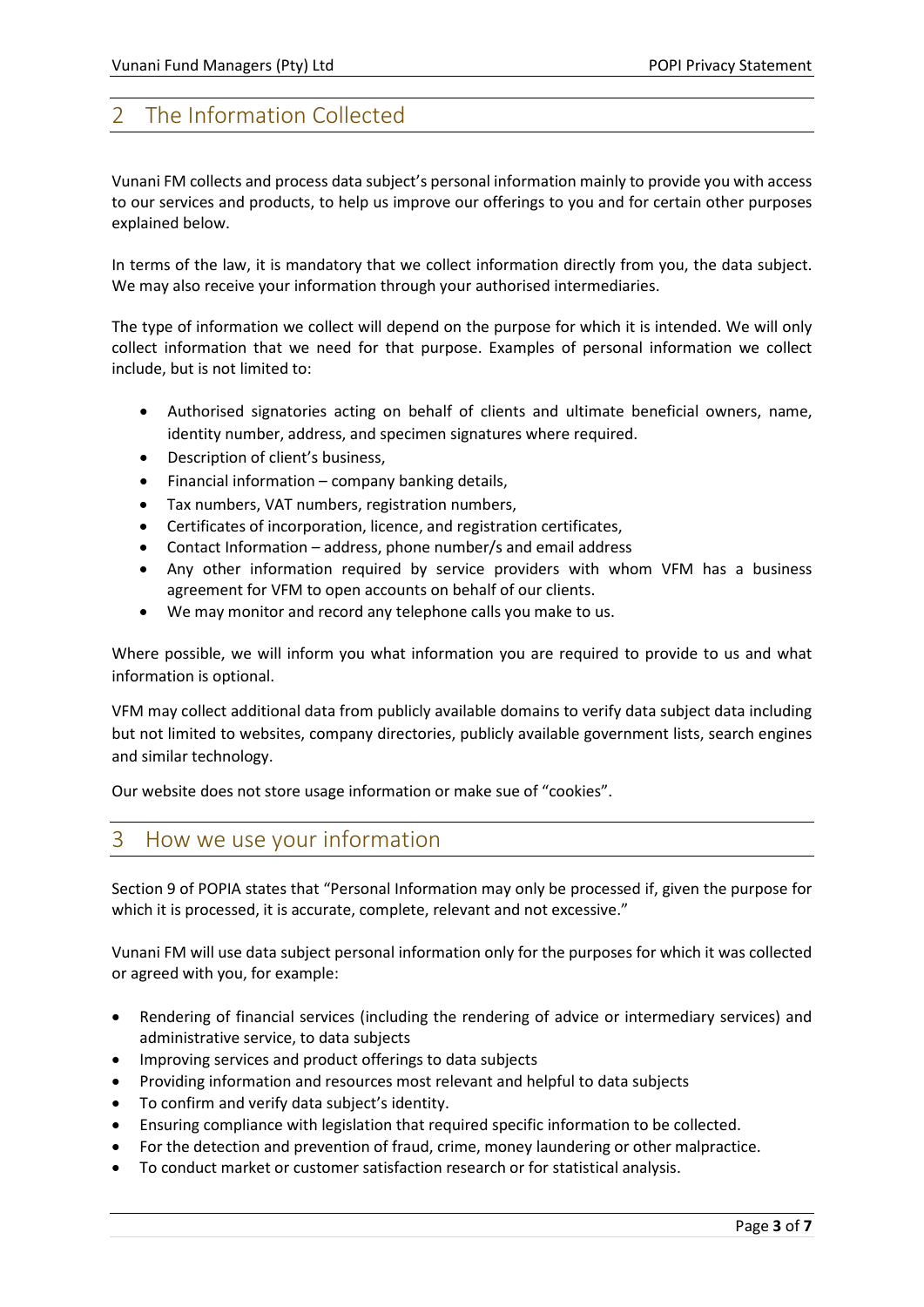- For audit and record keeping purposes.
- To share information with service providers with whom VFM has a business agreement to process such information on VFMs behalf or to those who render services to VFM.
- In connection with legal proceedings.
- We will use data subject's personal information to comply with legal and regulatory requirements or industry codes to which we subscribe, or which apply to us, or when it is otherwise required by law.

#### CLIENT COMMUNICATION

To keep you informed of important and relevant industry, Vunani FM updates and news we may provide communication to you through electronic communication, which may include email. If you do not wish to receive a specific communication, you may opt-out by following the unsubscribe procedure in such messages. Communication to data subjects requires prior consent being obtained, we may send you an email asking you to opt-into promotional / newsletters without you having optedinto promotional / newsletters.

## 4 Disclosure of information

All personal information supplied to Vunani FM is treated with strict confidentiality. We may disclose your personal information to companies in the Vunani Group and to our service providers, approved agents, suppliers, and contractors who are involved in the delivery of products or services to you. We have agreements in place to ensure that they comply with these privacy terms.

We may also disclose your information:

- Where we have a duty to comply with applicable laws, regulations, and applicable industry codes.
- For statistical purposes about products, but these will not include any information that will personally identify any data subject.
- Where we believe it is necessary to protect our legal rights.

Vunani FM will never sell, rent, or lease mailing lists or information to third parties.

# 5 Information Security

Vunani FM, as the responsible party, is legally obliged to provide adequate protection for the personal information we hold and to prevent unauthorised access and use of personal information.

We will, on an ongoing basis, continue to review our security safeguards and related processes to ensure the integrity of the personal information in our possession.

Our security policies and procedures cover:

- Physical security
- Computer and network security
- Access to personal information
- Secure communications
- Security in contracting out activities or functions.
- Retention and disposal of information
- Acceptable usage of personal information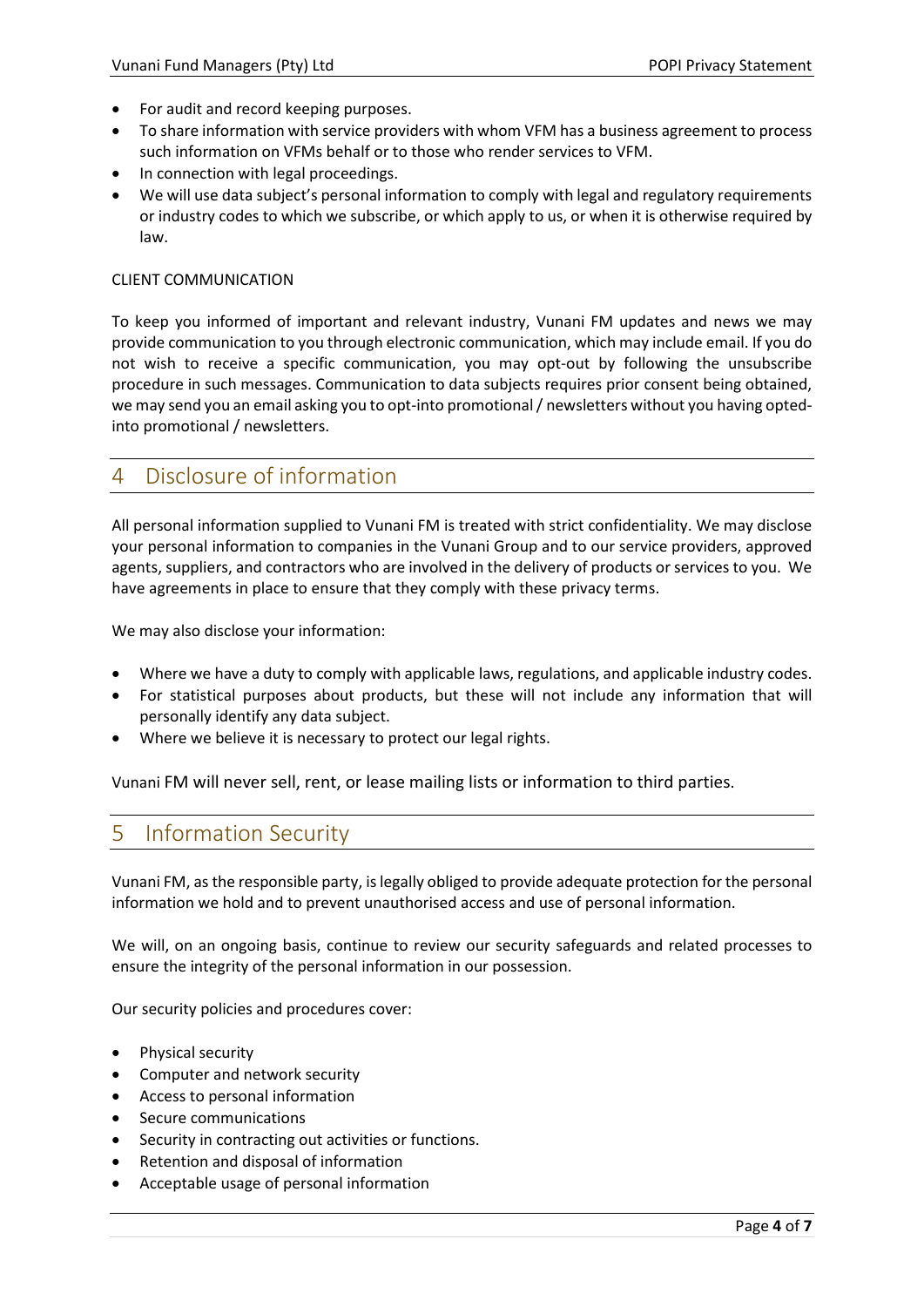- Governance and regulatory issues
- Monitoring access and usage of private information
- Investigating and reacting to security incidents.

When we contract with third parties, we require that they demonstrate the appropriate security, privacy, and confidentiality safeguards to ensure that the integrity of personal information that we remain responsible for, is maintained.

VFM has established working relationships with international counterparties and strategic partners who assist VFM in concluding transactions. We may need to transfer your personal information to another country for processing and storage pursuant to transactions concluded in your interests. We will ensure that anyone to whom we pass your personal information agrees to treat your information with the same level of protection as we are obliged to.

# 6 Your Rights: Access and Correction

You have a right to:

- Request confirmation on what personal information we have on record about you.
- Ask us for information about which third parties have access to your personal information.
- Request us to delete or destroy your information, if we are no longer authorised to keep it, or do not have a legal obligation to retain it.
- Ask us to correct or amend your personal information if its inaccurate, excessive, out of date, or incomplete.
- Object to us processing your personal information. Please use Form 1 in the Regulations to POPIA, which is available on the Information Regulator's website at https://www.justice.gov.za/inforeg/contact.html.

Please send written requests to the Information Officer, our contact details are below, and specify what information you would like.

We will try to keep personal information we collect as accurate, complete, and up to date as is necessary for the purposes defined in this policy. From time to time, we may request you to update your personal information.

The information officer will take all reasonable steps to confirm / verify your identity before providing any information.

Vunani FM's PAIA Manual sets out the process for access by third parties to a Data subject's information kept by us, and the instances in which it may be refused. A copy of the prescribed request form is attached as Appendix 1 to Vunani FM's PAIA manual, please note that any access request may be subject to a payment of a legally allowable fee.

# **Retention**

Any personal information collected shall not be kept on record for longer than is necessary for the purpose for which it was collected, unless:

- retention of the record is required or authorised by law; or
- you have consented to the retention of the record or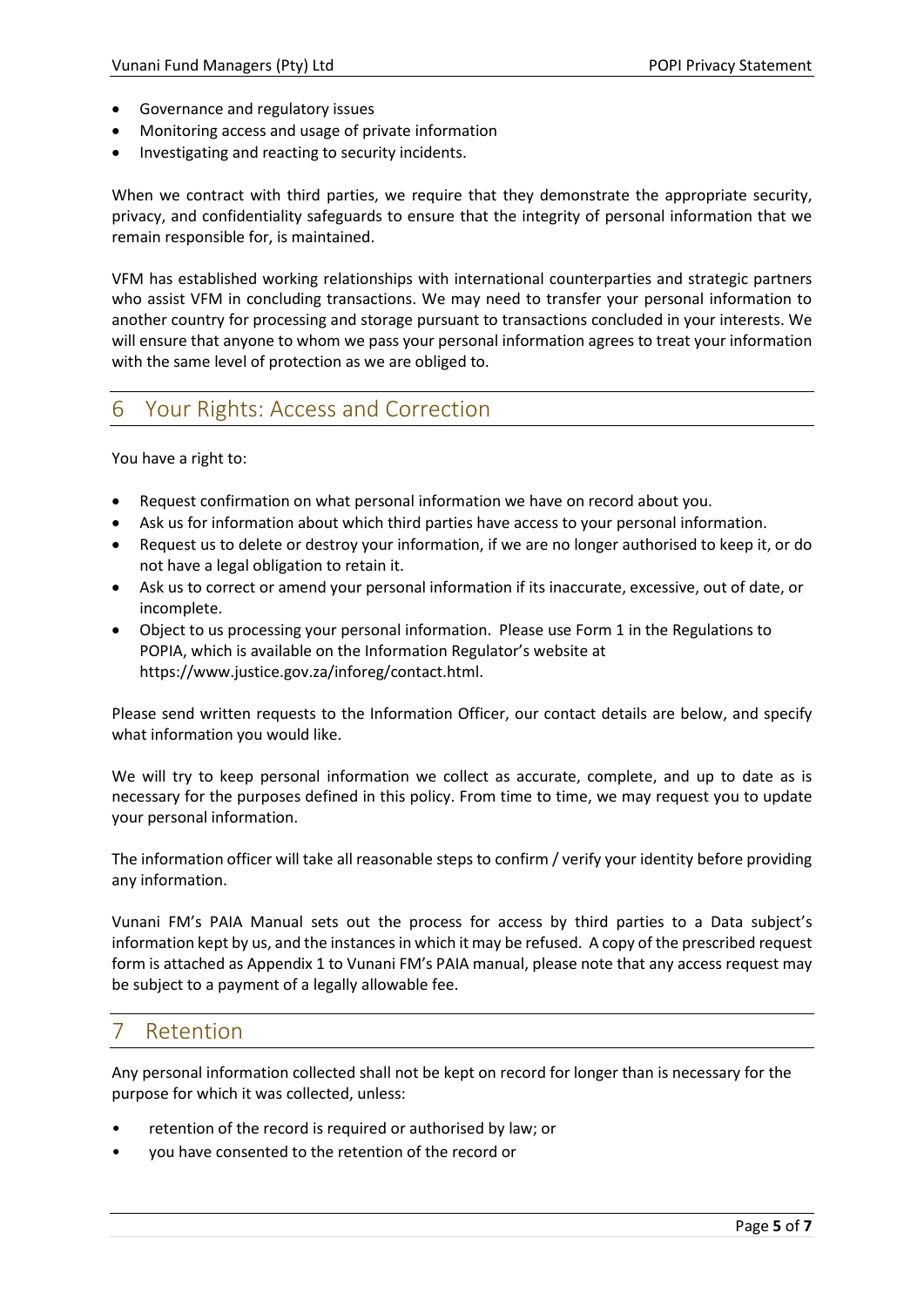• the information has been permanently de-identified, so that the information does not relate or cannot be traced back to a data subject.

During the period of retention, we will continue to abide by our non-disclosure obligations.

We may retain your personal information in physical or electronic records at our discretion.

#### 8 Consent

The Data Subject hereby acknowledges that:

Vunani FM is obliged, in terms of, and in accordance with, South African law, including but not limited to the Financial Intelligence Centre Act, 2001 (Act No. 38 of 2001), as amended ("FIC Act"), the Protection of Personal Information Act, 2013 (Act No. 4 of 2013), as amended ("POPIA"), the Consumer Protection Act, 2008 (Act No. 68 of 2008), as amended, the Electronic Communications and Transactions Act, 2002 (Act No. 25 of 2002), as amended, the Promotion of Access to Information Act, 2000 (Act No. 2 of 2000), as amended ("PAIA"), and the Income Tax Act, 1962 (Act No. 58 of 1962), as amended, to –

- collect, procure, obtain, and receive, directly and/or indirectly, from the data subject or another third party, information of, amongst others, a personal and/or confidential nature; and
- process and/or outsource such information electronically and/or otherwise; and
- store and retain, where applicable, such information; and
- share or disclose, where required or obliged, such information; and

**consents** to Vunani FM collecting, procuring, obtaining, receiving, processing, outsourcing, storing, retaining, sharing and disclosing, as the case may be, such information in accordance with the laws prevailing from time to time and Vunani FM's prevailing Privacy Policy from time to time, which policy

- is incorporated herein by reference; and
- can be accessed on Vunani FM's website; and
- may be updated from time to time, with such updated version automatically superseding and replacing the previous version, with the data subject hereby undertaking to keep himself/herself or itself up to date with any and all such changes or updates by regularly viewing the applicable page on Vunani FM's website.

#### undertakes to:

- acquaint himself/herself or itself with Vunani FM's prevailing Privacy Policy from time to time with particular reference to the notification provisions provided for in Section 18 of POPIA and the FIC Act requirements; and
- provide Vunani FM with such information and documentation as may be required, from time to time, by law or to enable Vunani FM to carry out its mandate or perform its duties and undertake its responsibilities.

Vunani FM hereby notifies the data subject, in terms of Section 18 of the POPIA, with such details incorporated herein by reference. Should the data subject not have access to the internet, a copy of Vunani FM's prevailing Privacy Policy can be obtained by requesting a copy by contacting us.